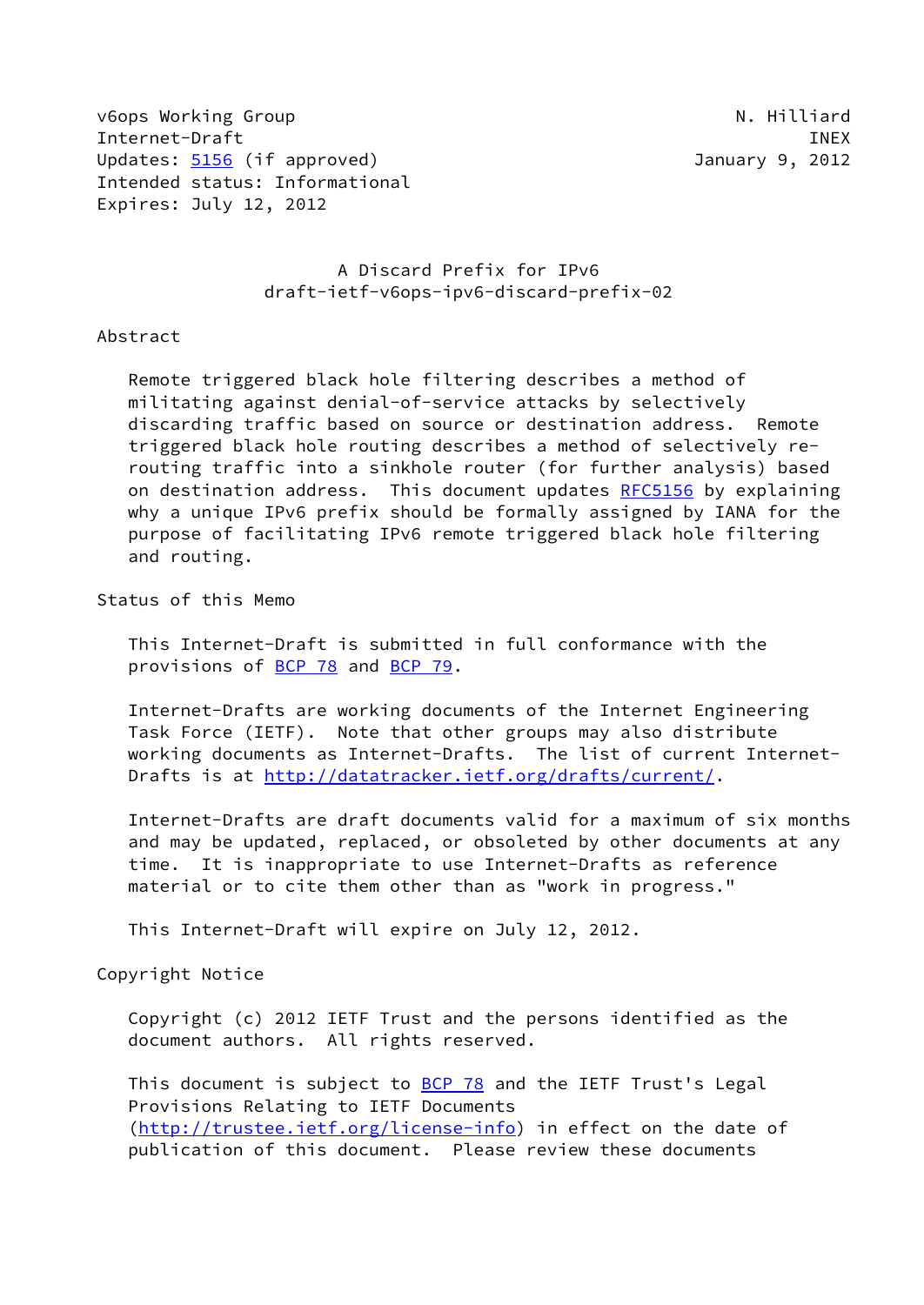Hilliard **Expires July 12, 2012** [Page 1]

Internet-Draft IPv6 Discard Prefix January 2012

 carefully, as they describe your rights and restrictions with respect to this document. Code Components extracted from this document must include Simplified BSD License text as described in Section 4.e of the Trust Legal Provisions and are provided without warranty as described in the Simplified BSD License.

#### Table of Contents

| 1.1. Notational Conventions 3  |  |
|--------------------------------|--|
| 2. A Discard Prefix for IPv6 4 |  |
|                                |  |
|                                |  |
|                                |  |
|                                |  |
| 6.1. Normative References 5    |  |
| 6.2. Informative References 5  |  |
|                                |  |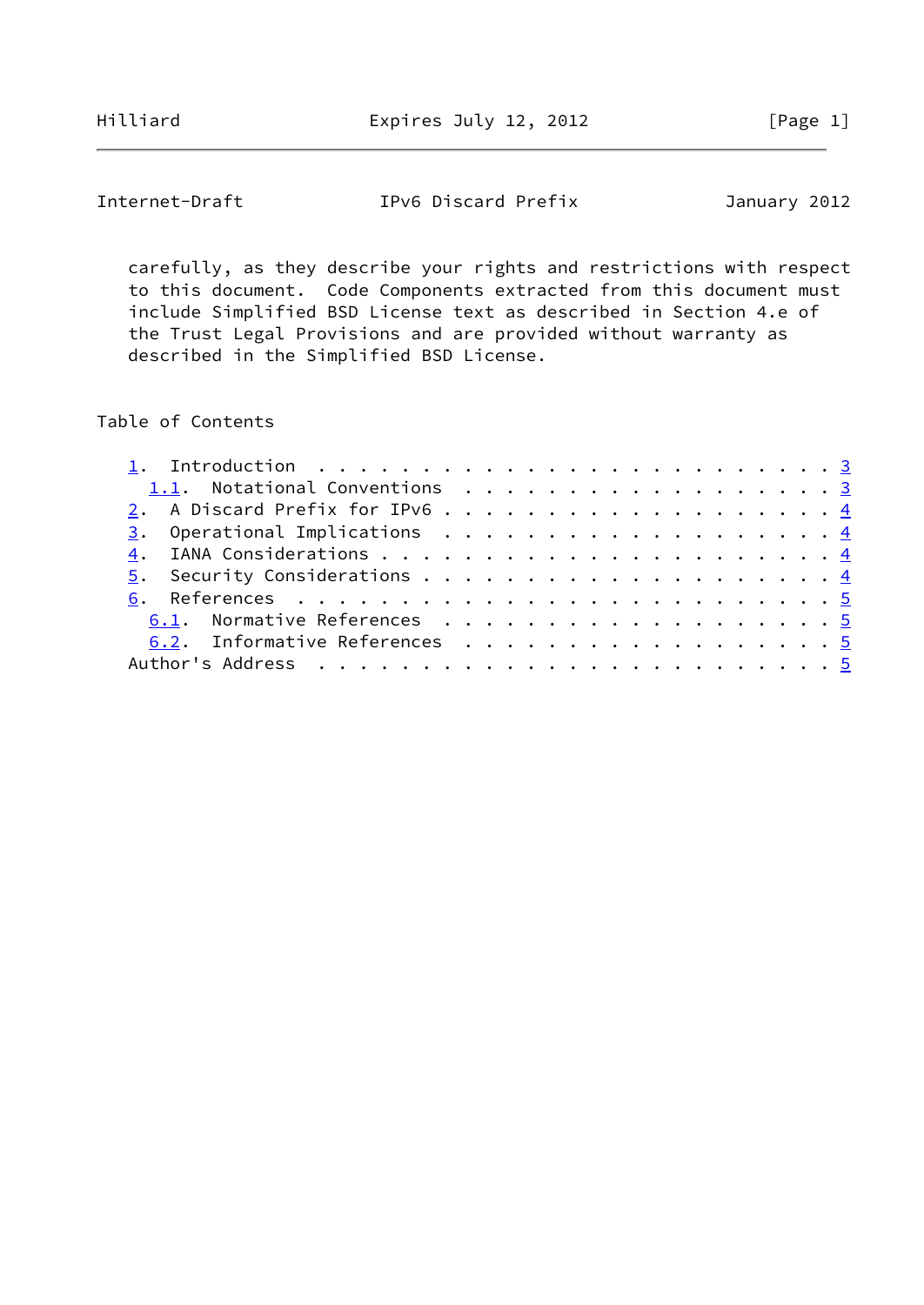Hilliard **Expires July 12, 2012** [Page 2]

<span id="page-2-1"></span>

Internet-Draft IPv6 Discard Prefix January 2012

### <span id="page-2-0"></span>[1](#page-2-0). Introduction

 Remote triggered black hole (RTBH) filtering describes a class of methods of blocking IP traffic either from a specific source ([\[RFC5635](https://datatracker.ietf.org/doc/pdf/rfc5635)]) or to a specific destination ([[RFC3882](https://datatracker.ietf.org/doc/pdf/rfc3882)]) on a network. Remote triggered black hole (RTBH) routing describes a class of methods of re-routing IP traffic destined to the attacked/targeted host to a special path (tunnel) where a sniffer could capture the traffic for analysis. These methods operate by setting the next-hop address of an IP packet with a specified source or destination address to be a unicast prefix which is wired locally or remotely to a router's discard, null or tunnel interface. Typically, this information is propagated throughout an autonomous system using a dynamic routing protocol such as BGP ([[RFC3882](https://datatracker.ietf.org/doc/pdf/rfc3882)]). By deploying RTBH systems across a network, traffic to or from specific destinations may be selectively black-holed or re-routed to a sinkhole device in a manner which is efficient, scalable and straightforward to implement. For IPv4, some networks configure RTBH installations using [[RFC1918\]](https://datatracker.ietf.org/doc/pdf/rfc1918) address space or the address blocks reserved for documentation in [\[RFC5737](https://datatracker.ietf.org/doc/pdf/rfc5737)].

 However RTBH configurations are not documentation, but operationally important features of many public-facing production networks. Furthermore, [\[RFC3849](https://datatracker.ietf.org/doc/pdf/rfc3849)] specifies that the IPv6 documentation prefix should be filtered in both local and public contexts. On this basis, it is suggested that both private network address blocks and documentation prefixes described in [\[RFC5737](https://datatracker.ietf.org/doc/pdf/rfc5737)] are inappropriate for the purpose of RTBH configurations.

While it could be argued that there are other addresses and address prefixes which could be used for this purpose (e.g. ::/128), or that an operator could assign an address block from their own address space for this purposes, there is currently no operational clarity on what address block would be appropriate or inappropriate to use for this purpose. By assigning a globally unique discard prefix for IPv6, the IETF will introduce good practice for the implementation of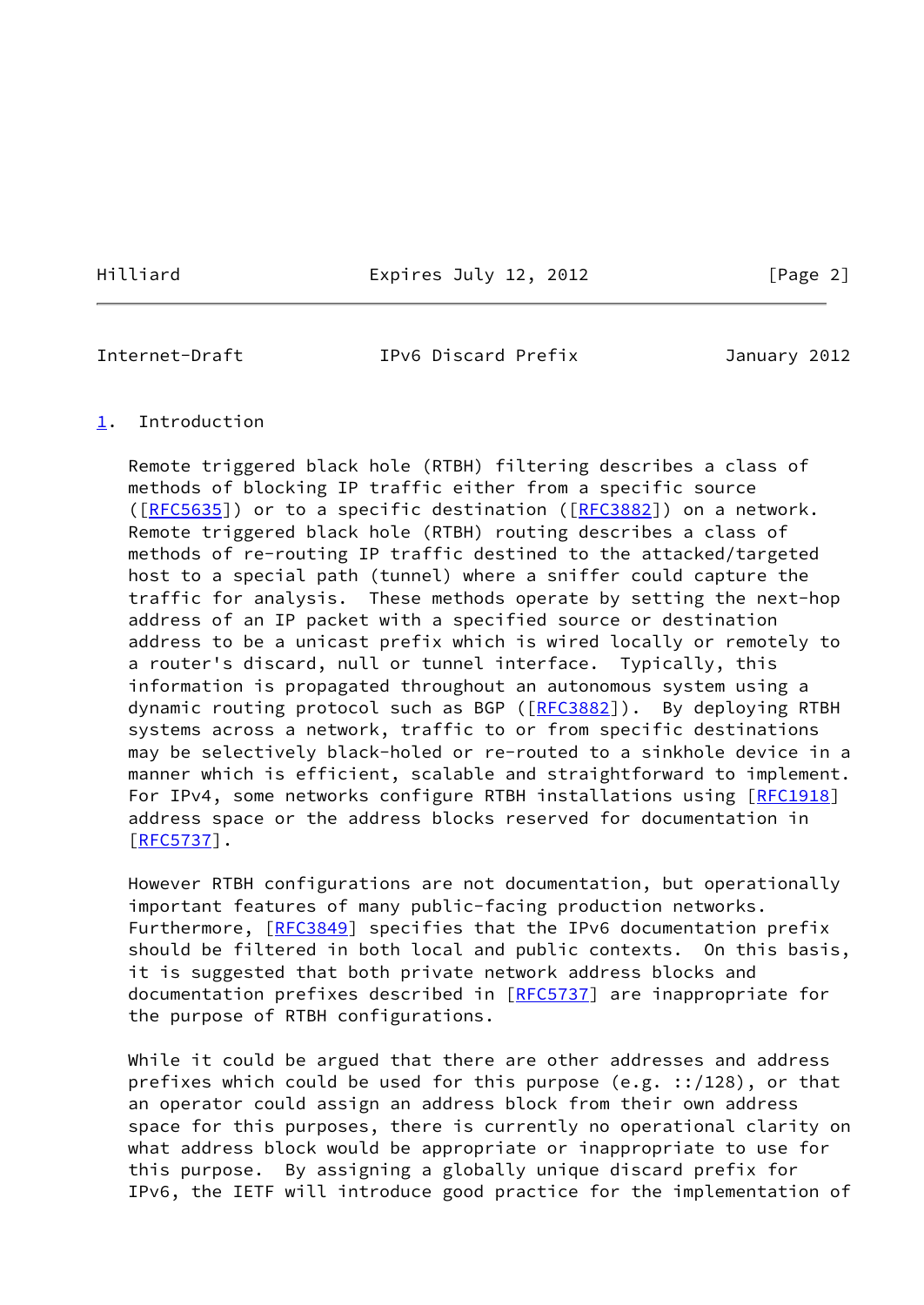IPv6 RTBH configurations and will facilitate operational clarity by allowing operators to implement consistent and deterministic inter domain prefix and traffic filtering policies for black-holed traffic.

This document updates [[RFC5156](https://datatracker.ietf.org/doc/pdf/rfc5156)].

<span id="page-3-0"></span>[1.1](#page-3-0). Notational Conventions

 The key words "MUST", "MUST NOT", "REQUIRED", "SHALL", "SHALL NOT", "SHOULD", "SHOULD NOT", "RECOMMENDED", "MAY", and "OPTIONAL" in this document are to be interpreted as described in [\[RFC2119](https://datatracker.ietf.org/doc/pdf/rfc2119)].

| Hilliard<br>Expires July 12, 2012 | [Page 3] |
|-----------------------------------|----------|
|-----------------------------------|----------|

<span id="page-3-2"></span>Internet-Draft IPv6 Discard Prefix January 2012

## <span id="page-3-1"></span>[2](#page-3-1). A Discard Prefix for IPv6

 For the purposes of implementing an IPv6 remote triggered black hole configuration, a unicast address block is required. There are currently no IPv6 unicast address blocks which are specifically nominated for the purposes of implementing such RTBH systems.

 As [[RFC3882\]](https://datatracker.ietf.org/doc/pdf/rfc3882) and [\[RFC5635](https://datatracker.ietf.org/doc/pdf/rfc5635)] describe situations where more than one discard address may be used for implementing multiple remote triggered black hole scenarios, a single assigned prefix is not sufficient to cover all likely RTBH situations. Consequently, an address block is required in preference to a single address.

### <span id="page-3-3"></span>[3](#page-3-3). Operational Implications

 This assignment MAY be carried in a dynamic routing protocol within an autonomous system. The assignment SHOULD NOT be announced to or accepted from third party autonomous systems and IPv6 traffic with a destination address within this prefix SHOULD NOT be forwarded to or accepted from third party autonomous systems.

 On networks which implement IPv6 remote triggered black holes, some or all of this network block MAY be configured with a destination of a discard or null interface on any or all IPv6 routers within the autonomous system.

<span id="page-3-4"></span>[4](#page-3-4). IANA Considerations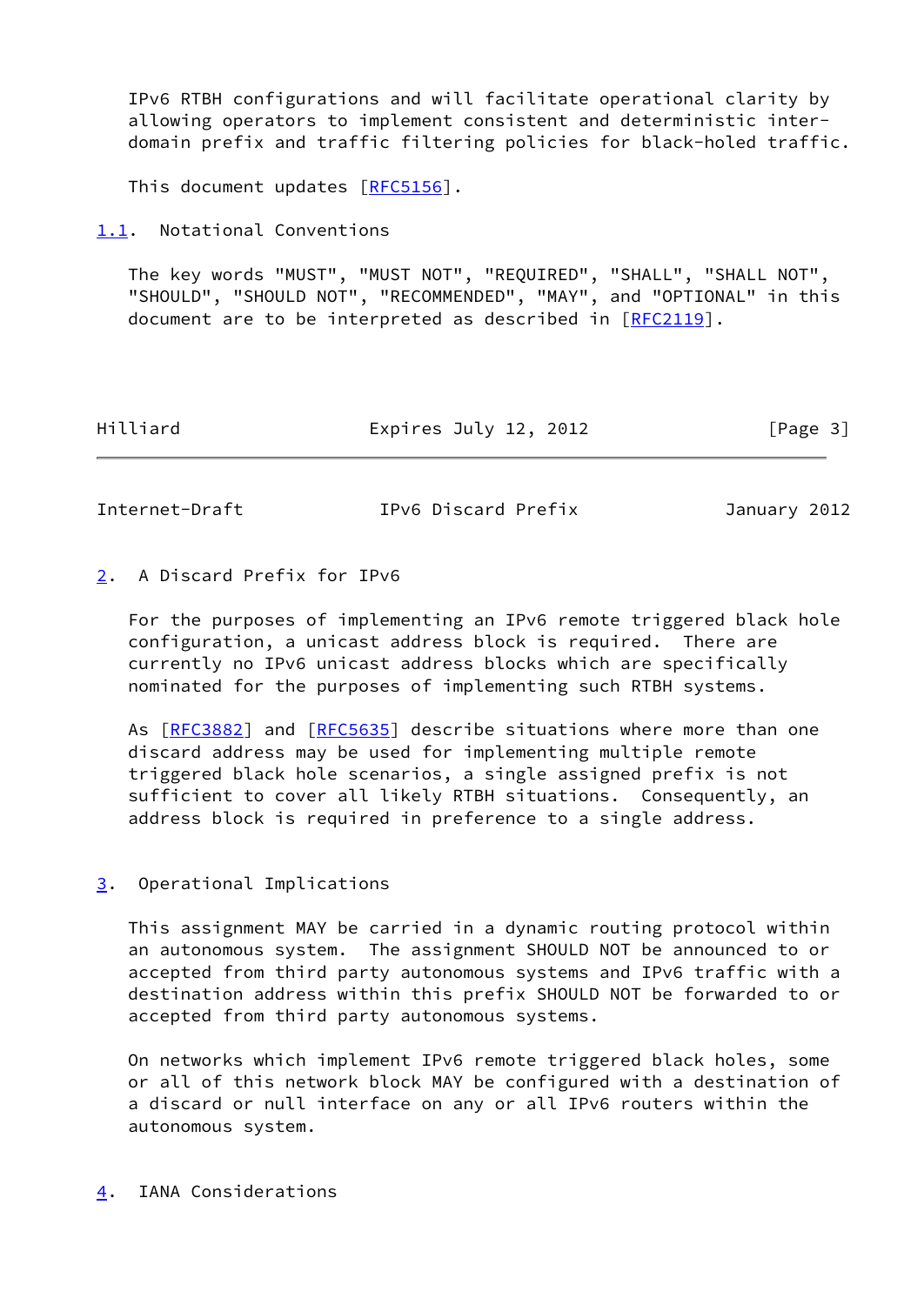This document directs IANA to record the allocation of the IPv6 address prefix xxxx/64 as a discard-only prefix in the IPv6 Address Space registry. No end party is to be assigned this prefix. The prefix should be allocated from ::/3.

<span id="page-4-0"></span>[5](#page-4-0). Security Considerations

 As the prefix specified in this document should not normally be transmitted or accepted over inter-domain BGP sessions, it is usually appropriate to include this prefix in inter-domain BGP prefix filters [\[RFC3704](https://datatracker.ietf.org/doc/pdf/rfc3704)].

<span id="page-4-1"></span>[6](#page-4-1). References

<span id="page-4-3"></span><span id="page-4-2"></span>

| Hilliard                    | Expires July 12, 2012                                                                                                                                           | [Page 4]     |  |  |
|-----------------------------|-----------------------------------------------------------------------------------------------------------------------------------------------------------------|--------------|--|--|
| Internet-Draft              | IPv6 Discard Prefix                                                                                                                                             | January 2012 |  |  |
| 6.1. Normative References   |                                                                                                                                                                 |              |  |  |
|                             | [RFC3882] Turk, D., "Configuring BGP to Block Denial-of-Service<br>Attacks", RFC 3882, September 2004.                                                          |              |  |  |
|                             | [RFC5156] Blanchet, M., "Special-Use IPv6 Addresses", RFC 5156,<br>April 2008.                                                                                  |              |  |  |
| $\lceil$ RFC5635 $\rceil$   | Kumari, W. and D. McPherson, "Remote Triggered Black Hole<br>Filtering with Unicast Reverse Path Forwarding (uRPF)",<br>RFC 5635, August 2009.                  |              |  |  |
| 6.2. Informative References |                                                                                                                                                                 |              |  |  |
|                             | [RFC1918] Rekhter, Y., Moskowitz, R., Karrenberg, D., Groot, G., and<br>E. Lear, "Address Allocation for Private Internets",<br>BCP 5, RFC 1918, February 1996. |              |  |  |

- <span id="page-4-4"></span> [RFC2119] Bradner, S., "Key words for use in RFCs to Indicate Requirement Levels", [BCP 14](https://datatracker.ietf.org/doc/pdf/bcp14), [RFC 2119](https://datatracker.ietf.org/doc/pdf/rfc2119), March 1997.
- [RFC3704] Baker, F. and P. Savola, "Ingress Filtering for Multihomed